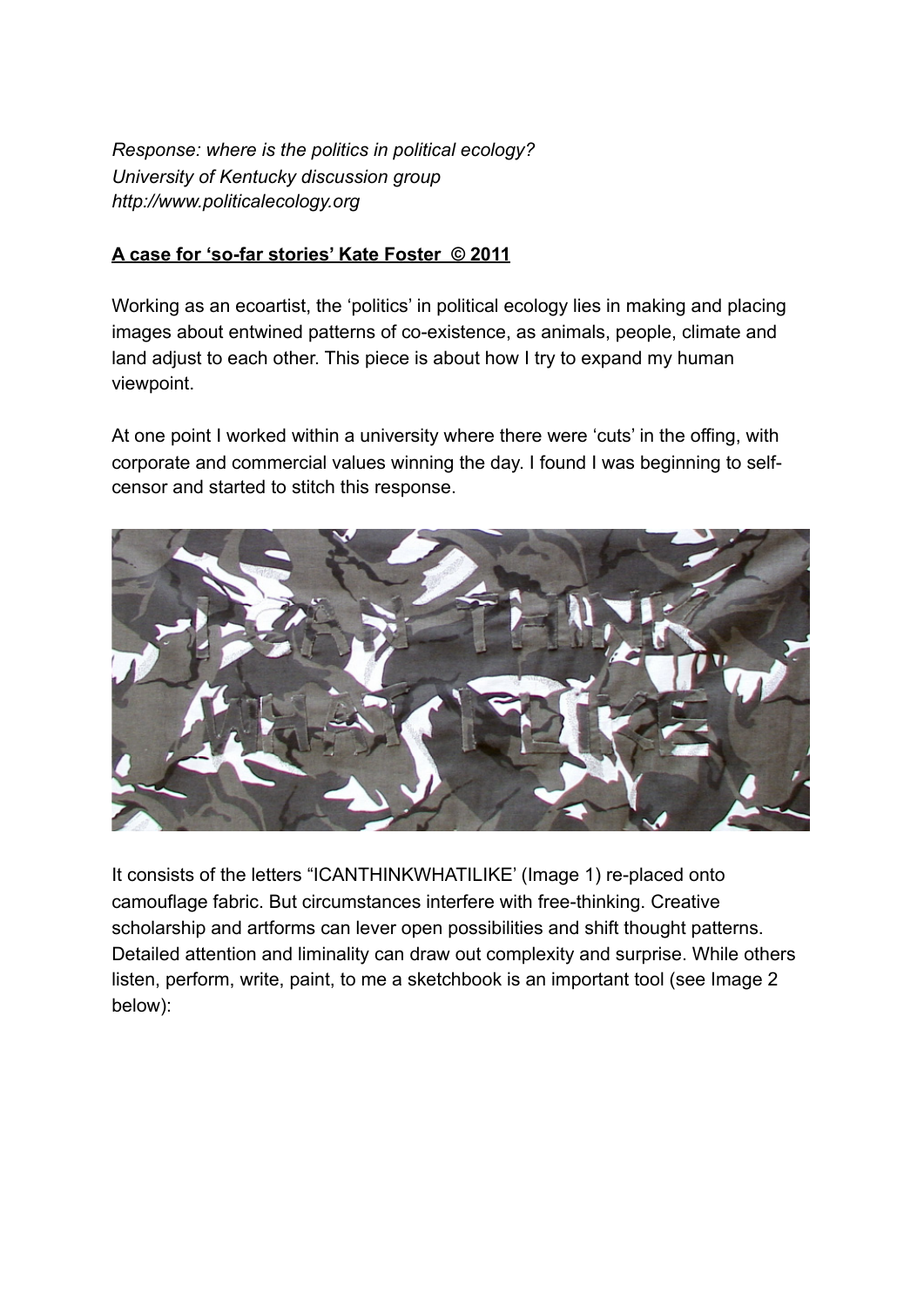WHEN ILOOK AT HINGS CAREFULLY, IDON'T KNOW MUCH MEALL. THE PATTERNS INSCERN ARE RUTS OF FAMILIAR MENTAL TRAFFIC. MY AIM IS TO DRAW DIFFERENT, UNFAMILIAR PATTERNS, DRAWING ON OTHER KNOWLEDGES, OTHER SENSES. MAKING ANUTHER SENSE TERHAPS, PROBABLY INCOMPLETE

Perhaps we can admit that constructing academic texts has a limited appeal to the human sensorium. Of course, a rigorous and self-disciplined approach, learning from shared experience, is important. Happy-endings appeal too - but for whom, where, and in what timescale?

The perspective of geographers can help: for example Doreen Massey requires us to consider landscape as an event, as a simultaneity of 'stories-so-far'.

Aha! *"So-far stories..."* may be a way to reach 'more-than-human' perspectives. The idea of simultaneity (at different timescales) by-passes anthropocentrism. I have reconsidered my initial goal of attaining 'ecocentrism'. For example working on '*biogeographies*' (re-presenting the unique histories of museum specimens of endangered species) taught me more about being human, as well as environmental histories.

Unfinishable as they are, *so-far stories* may afford possibilities and juxtapositions that escape an aesthetic of despair. Of course the prompt might be anguish or anger, but fury and grief should not overwhelm quieter voices and tender ways of working, in order to acknowledge complexity.